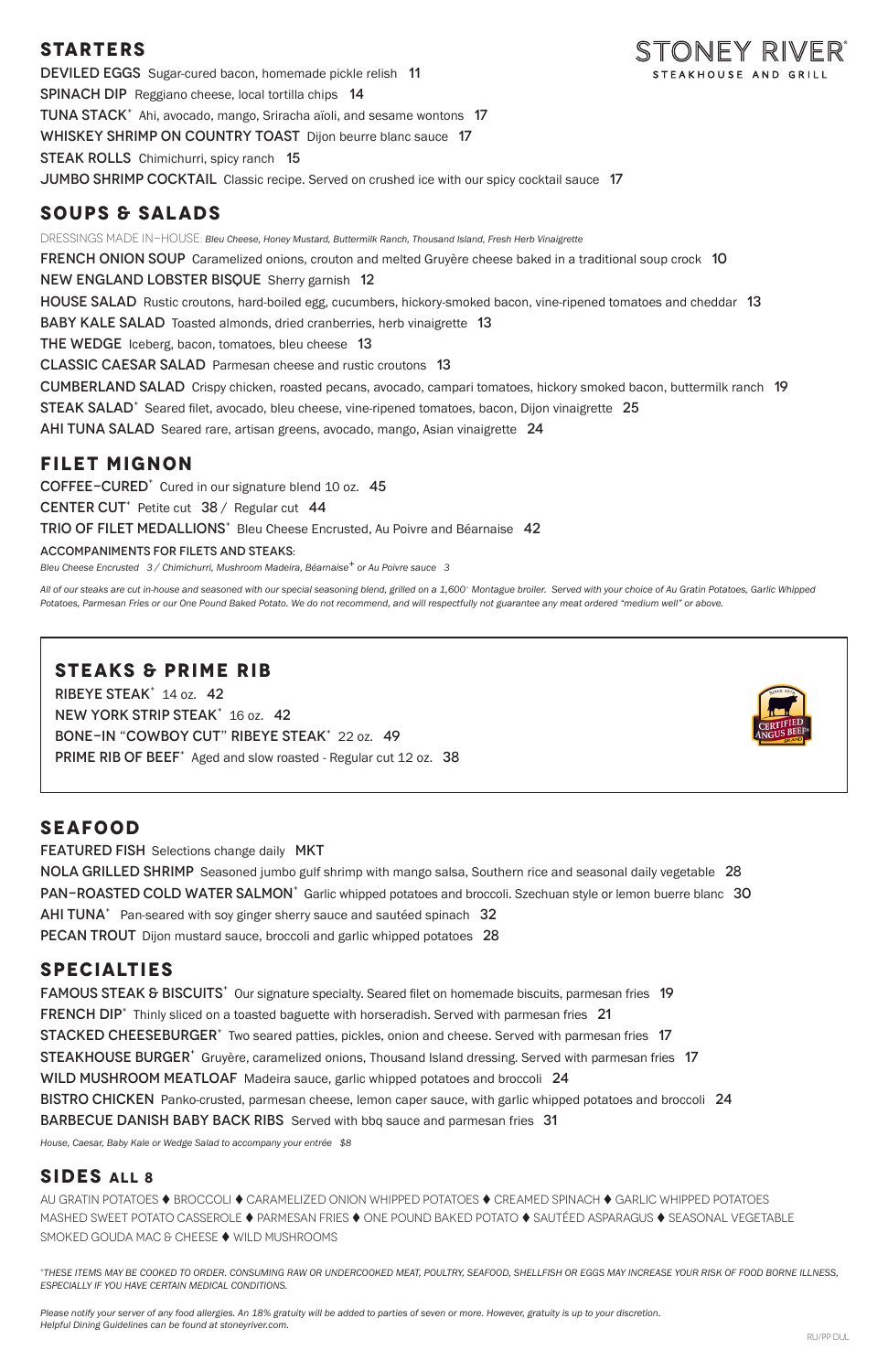# REDS

#### CABERNET SAUVIGNON & CABERNET BLENDS

CHATEAU STE. MICHELLE "INDIAN WELLS" – Columbia Valley 11/41 QUILT – Napa Valley 14/53 AUSTIN HOPE – Paso Robles 15/57 FOLEY JOHNSON *ESTATE* – Rutherford, Napa Valley 16/61 HONIG – Napa Valley 18/69 STARMONT – North Coast 50 CLOS PEGASE – Napa Valley 65 ELIZABETH SPENCER – Napa Valley 70 JORDAN – Alexander Valley 80 SEQUOIA GROVE - Napa Valley 85 ZD – Napa Valley 88 FRANK FAMILY - Napa Valley 90 CHALK HILL *ESTATE RED* – Chalk Hill 90 CHAPPELLET "SIGNATURE" – Napa Valley 92 KULETO *ESTATE* – Napa Valley 95 RAMEY – Napa Valley 105 PAPILLON *BY ORIN SWIFT* – Napa Valley 110 CAYMUS VINEYARDS – Napa Valley 120 MINER FAMILY "EMILY'S"– Oakville, Napa Valley 120 PAUL HOBBS - Napa Valley 150 SHAFER *ONE POINT FIVE* – Napa Valley, Stags Leap District 160 NEWTON "THE PUZZLE"– Napa Valley 160 CAYMUS SPECIAL SELECTION – Rutherford 210

#### **MERLOT**

J. LOHR "LOS OSOS" – Paso Robles 11/41 MARKHAM – Napa Valley 13/49 NEYERS *CONN VALLEY* – Napa Valley 78 DUCKHORN VINEYARDS – Napa Valley 85 PRIDE MOUNTAIN – Napa/Sonoma Counties 90

PREDATOR "OLD VINE" - Lodi 11/41 FROG'S LEAP – Napa Valley 13/49 SALDO – California 50 RIDGE *EAST BENCH* – Dry Creek Valley 65

#### PINOT NOIR

LA MARCA PROSECCO - DOC Vento 10/37 GRUET BRUT – New Mexico 11/41 LOUIS ROEDERER BRUT PREMIER – Epernay, France 50 VEUVE CLICQUOT YELLOW LABEL – Reims, France 100 POL ROGER RESERVE - Epernay, France 110 DOM PERIGNON BRUT – France 225

#### **CHARDONNAY**

LUCKY STAR – California 10/37 ELOUAN – Oregon 11/41 BÖEN – Russian River Valley 12/45 ANGELS INK – Monterey, California 13/49 LINCOURT - Sta. Rita Hills 43 BALLETTO - Russian River Valley 45 CHALONE *ESTATE* – Chalone AVA 47 MEIOMI – California 50 ARGYLE – Willamette Valley 52 FOLEY *ESTATE* - Sta. Rita Hills 65 FIDDLEHEAD CELLARS *SEVEN TWENTY EIGHT* – Sta. Rita Hills 70 BREWER-CLIFTON - Sta. Rita Hills 70 GARY FARRELL – Russian River Valley 72 ARGYLE "NUTHOUSE" – Eola-Amity Hills, Oregon 85 DOMAINE SERENE "YAMHILL CUVEE" – Willamette Valley 87 BELLE GLOS "DAIRYMAN" - Russian River Valley 90 MERRY EDWARDS – Russian River Valley 92 FLOWERS – Sonoma Coast 95 WILLIAMS SELYEM - Russian River Valley 150 PETER MICHAEL 'MA DANSEAUSE' *FORT ROSS-SEAVIEW –* Sonoma County 170

#### ZINFANDEL

# RED WINES CONTINUED...

#### OTHER INTERESTING REDS

THE SEEKER MALBEC – Mendoza, Argentina 10/37 SHINAS ESTATE "THE GUILTY" SHIRAZ – Victoria, Australia 12/45 INDIA INK *BY KULETO* – Napa Vally 14/53 8 YEARS IN THE DESERT *BY ORIN SWIFT* – California 15/57 THE PRISONER – California 16/61 NEWTON CLARET"SKYSIDE" – North Coast 40 ABSTRACT *BY ORIN SWIFT* – California 55 DUMOL SYRAH – Russian River Valley 90 MOLLYDOOKER "CARNIVAL OF LOVE" – McLaren Vale, Australia 110

### WHITES

#### CHAMPAGNE & SPARKLING

CHALK HILL – Sonoma Coast 11/41 WENTE *ESTATE GROWN* – Monterey 12/45 ZD – California 13/49 THE PRISONER - Napa Valley 15/57 GRAYSON CELLARS – California 40 LINCOURT "STEEL" - Sta. Rita Hills 42 MER SOLEIL"SILVER" – Monterey County 45 CHALONE *ESTATE* – Chalone AVA 42 SKYSIDE – North Coast 50 GARY FARRELL - Russian River Valley 50 PATZ & HALL **ESTATE** - Sonoma Coast 55 GRIGICH HILLS *ESTATE* – Napa Valley 55 ROMBAUER – Carneros 60 WALTER HANSEL THE MEADOWS VINEYARD - Russian River Valley 60 RAMEY – Russian River Valley 70 CAKEBREAD CELLARS – Napa Valley 75 FLOWERS – Sonoma Coast 85 CHALK HILL *ESTATE BOTTLED* – Chalk Hill 90 SHAFER *RED SHOULDER RANCH* – Carneros 90 KISTLER *LES NOISETIERS* – Sonoma Coast 95 KOSTA BROWN "ONE SIXTEEN" – Russian River Valley 110

#### SAUVIGNON BLANC

DASHWOOD - Marlborough, New Zealand 10/37

CRAGGY RANGE *TE MUNA ROAD* – New Zealand 12/45 PASCAL JOLIVET – Sancerre, France 13/49 CHALK HILL *ESTATE BOTTLED* – Chalk Hill 45 CAKEBREAD CELLARS – Napa Valley 55 MERRY EDWARDS – Russian River Valley 125

### OTHER WHITES & ROSÉ

CHATEAU MINUTY "M DE MINUTY" ROSÉ – Côtes de Provence 12/45 UNSHACKLED ROSÉ – California 14/53 CH. ST. MICHELLE RIESLING – Columbia Valley 10/37 SAINT M RIESLING – Pfalz, Germany 11/41 CAPOSALDO PINOT GRIGIO – Veneto, Italy 10/37 MARCO FELLUGA PINOT GRIGIO - Collio, Italy 11/41 CONUNDRUM WHITE TABLE WINE – California 45 FLOWERS ROSÉ – Sonoma Coast 50 JERMANN PINOT GRIGIO – Venezie Giulia, Italy 57